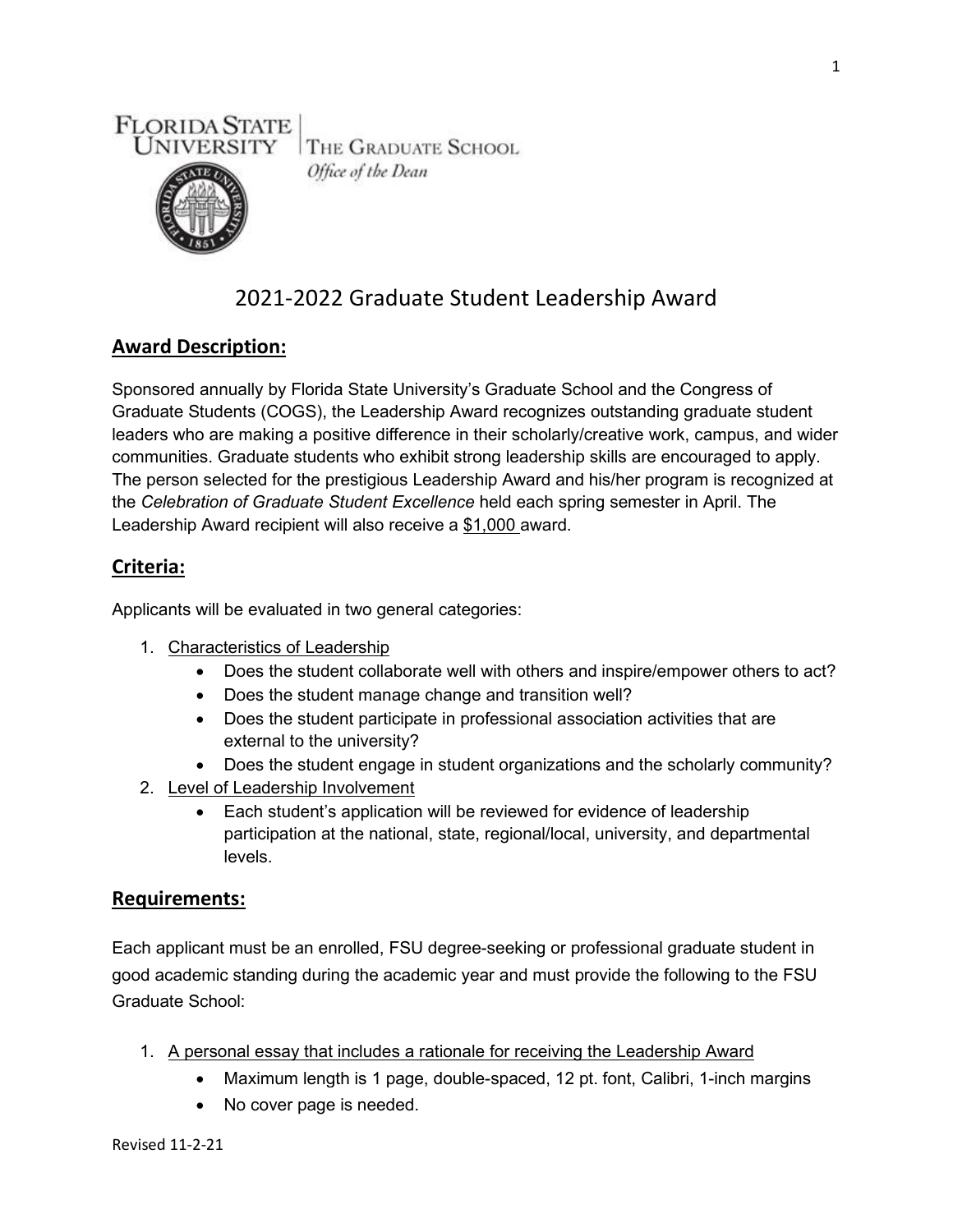- The personal essay needs to explicitly address the evaluation criteria noted above.
- 2. An up-to-date Curriculum Vitae or Resume
- 3. A Letter of Recommendation supporting the student for the Leadership Award
	- Maximum length is 2 pages, double-spaced, 12 pt. font, Calibri, 1-inch margins
		- Only **one** Letter of Recommendation should be provided by a faculty or staff member who can address the leadership skills and efforts of the student in light of the evaluation criteria. The letter can be co-written. It is strongly encouraged that the faculty or staff member sends the Letter of Recommendation to the student so that it can be uploaded into the online application portal via Qualtrics during the submission process. However, if the faculty or staff member does not feel comfortable doing this, the Letter of Recommendation can be sent via email directly to James Beck at [jpbeck@fsu.edu.](mailto:jpbeck@fsu.edu)

# **General Nomination/Selection Process:**

An academic department or college may nominate a student of their choosing. Any graduate student interested in applying for the Graduate Student Leadership Award should consult with their program/unit and faculty/staff member who will be writing their Letter of Recommendation. Program faculty/staff are encouraged to identify students within their respective units who demonstrate strong leadership skills through the general competencies noted above.

The number of nominations each department or college (if no departmental subunits) may submit for the Graduate Student Leadership Award will be based upon its number of graduate students. Departments or colleges with fewer than 100 graduate students may nominate one candidate; departments or colleges with 100-200 graduate students may nominate a maximum of two candidates; departments or colleges with over 200 graduate students may nominate a maximum of three candidates.

#### **Submission of Materials:**

Students should first confirm a nomination with their program or unit. Afterwards, students can apply online for the Leadership Award by clicking on the following Qualtrics's link:

## [https://fsu.qualtrics.com/jfe/form/SV\\_bjPTw2a4BpDPbJc](https://fsu.qualtrics.com/jfe/form/SV_bjPTw2a4BpDPbJc)

NOTE: Students should not begin the online application process until they have all of the materials listed above (e.g., Personal Essay, CV or Resume, and Letter of Recommendation). Applicants cannot stop or restart the application process; they must submit all of the application materials in the same session in which they begin. Also, students may not edit the application or change the scope of work once it has been submitted.